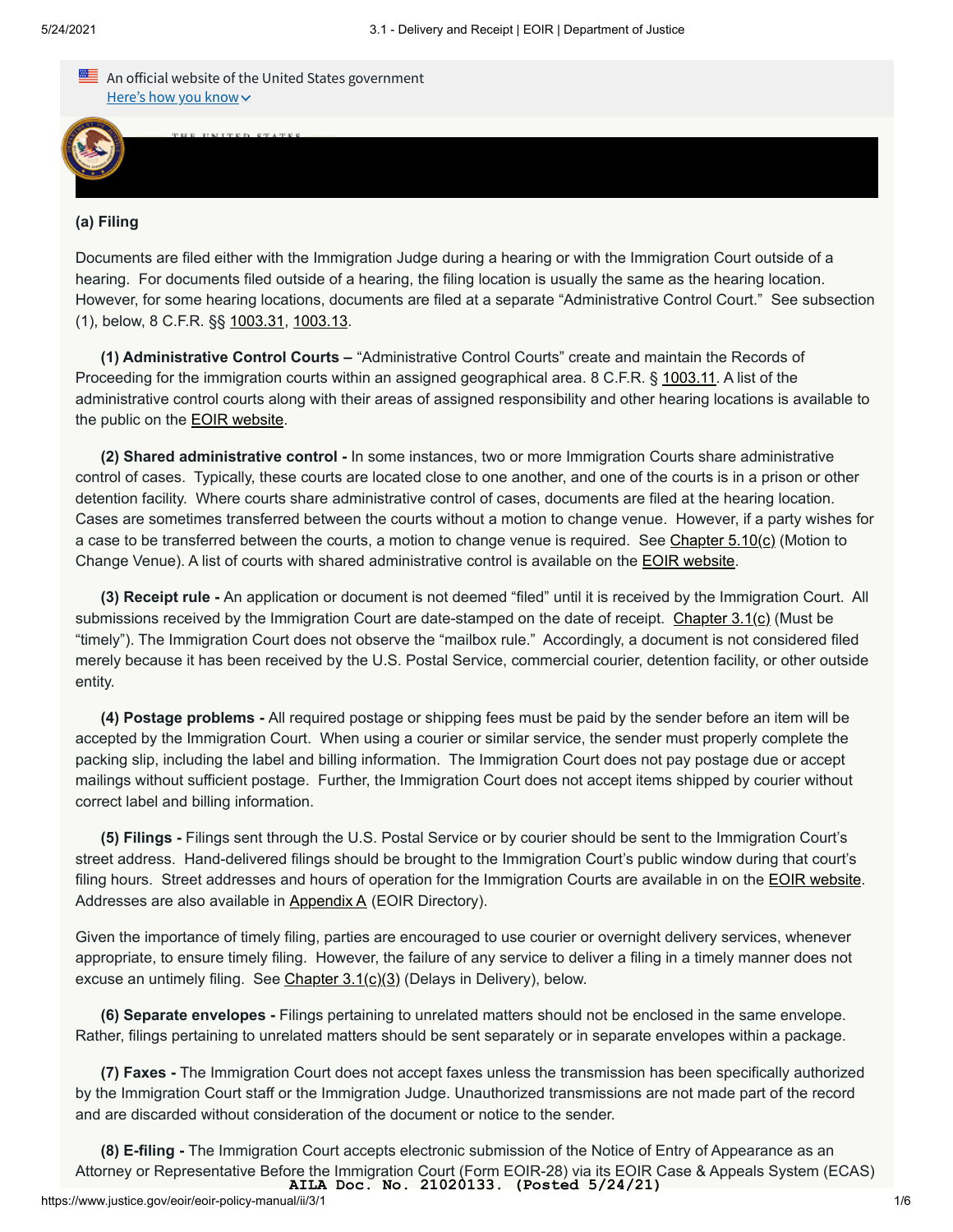from all licensed attorneys and fully-accredited representatives. See [Chapter 2.1\(b\)](https://www.justice.gov/eoir/eoir-policy-manual/2/1) (Entering an Appearance). All other filings may be submitted to the assigned Immigration Court by ECAS (where available), email, mail or other shipping/delivery service, or in-person. Please refer to instructions specific to electronic filings, available through the [ECAS portal](https://www.justice.gov/eoir/ECAS) or [online](https://www.justice.gov/eoir/filing-emai).

# **(b) Timing of Submissions**

Filing deadlines depend on the stage of proceedings and whether the alien is detained. Deadlines for filings submitted while proceedings are pending before the Immigration Court (for example, applications, motions, responses to motions, briefs, pre-trial statements, exhibits, and witness lists) are as specified in subsections (1), (2), and (3), below, unless otherwise specified by the Immigration Judge. Deadlines for filings submitted after proceedings before the Immigration Court have been completed are as specified in subsections (4) and (5), below.

Deadlines for filings submitted while proceedings are pending before the Immigration Court depend on whether the next hearing is a master calendar or an individual calendar hearing. In all cases, the Immigration Judge retains the authority to modify filing deadlines.

Untimely filings are treated as described in subsection (d)(2), below. Failure to timely respond to a motion may result in the motion being deemed unopposed. See [Chapter 5.12](https://www.justice.gov/eoir/eoir-policy-manual/5/12) (Response to Motion). Immigration Judges may deny a [motion before the close of the response period without waiting for a response from the opposing party. See Chapter](https://www.justice.gov/eoir/eoir-policy-manual/5/12) 5.12 (Response to Motion) "Day" is constructed as described in subsection (c), below.

# **(1) Master calendar hearings**

 **(A) Unrepresented, non-detained aliens** - For master calendar hearings involving unrepresented, non-detained aliens, filings must be submitted at least fifteen (15) days in advance of the hearing if requesting a ruling at or prior to the hearing. Otherwise, filings may be made either in advance of the hearing or in open court during the hearing. When a filing is submitted at least fifteen days prior to a master calendar hearing, the response must be submitted within ten (10) days after the original filing with the Immigration Court. If a filing is submitted less than fifteen (15) days prior to a master calendar hearing, the response may be presented at the master calendar hearing, either orally or in writing.

 **(B) Represented, non-detained aliens** - In proceedings in which the Form EOIR-28 is filed at least fifteen (15) days prior to a master calendar hearing, the hearing will be vacated. The Immigration Judge will issue a scheduling order that establishes the deadline by which the parties must submit written pleadings and any evidence related to the charge(s) of removability.

In proceedings in which the Form EOIR-28 is filed less than fifteen (15) days prior to the master calendar hearing, or at the master calendar hearing itself, the representative and the respondent must appear at the scheduled hearing. If needed, the Immigration Judge will issue a scheduling order at the master calendar hearing.

The parties generally will be given thirty (30) days from the date of the vacated hearing to submit written pleadings and any evidence related to the charge(s) of removability. Responses to the filings specified above should be filed within twenty (20) days after the original filing with the Immigration Court.

If the Immigration Judge finds that removability has been established, the court will issue a scheduling order establishing the deadline for the submission of any applications for relief or protection from removal and documents. The deadline will generally be sixty (60) days from the date of the order finding removability, unless otherwise ordered by the Immigration Judge. Failure to abide by the deadlines set by the Immigration Judge for the filing of applications may result in a finding that all applications for relief have been abandoned. A request for a master calendar hearing or an extension of the deadlines for filing should be made by written motion. See Chapter 3.1(c)(iv) (Motion for Extension), 3.1(c)(v) (Motion for Master Calendar Hearing).

 **(C) Detained aliens** - For master calendar hearings involving detained aliens, filing deadlines are as specified by the Immigration Court.

## **(2) Individual calendar hearings**

**AILA Doc. No. 21020133. (Posted 5/24/21)**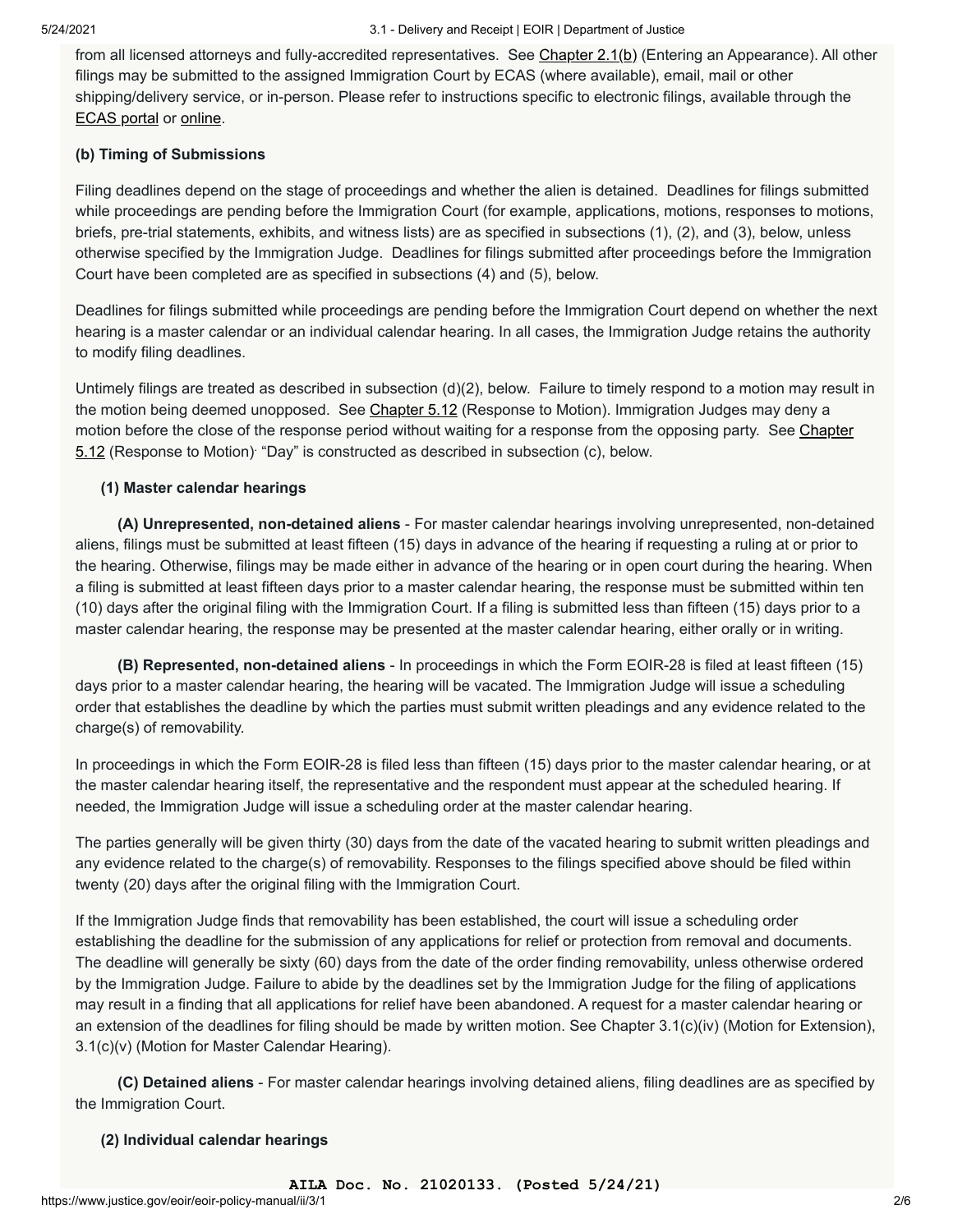#### 5/24/2021 3.1 - Delivery and Receipt | EOIR | Department of Justice

 **(A) Unrepresented, non-detained aliens** - For individual calendar hearings involving unrepresented, nondetained aliens, filings must be submitted at least thirty (30) days in advance of the hearing. This provision does not apply to exhibits or witnesses offered solely to rebut and/or impeach. Responses to filings that were submitted in advance of an individual calendar hearing must be filed within ten (10) days after the original filing with the Immigration Court. Objections to evidence may be made at any time, including at the hearing.

 **(B) Represented, non-detained aliens** - For individual calendar hearings involving represented, non-detained aliens,amendments to applications for relief, additional supporting documents, updates to witness lists, and other such documents must be submitted at least thirty (30) days in advance of the individual calendar hearing. This provision does not apply to exhibits of witnesses offered solely to rebut and/or impeach. Responses to filings must be filed within ten (10) days after the original filing with the Immigration Court. Objections to evidence may be made at any time, including at the hearing.

 **(C) Detained aliens** - For individual calendar hearings involving detained aliens, filing deadlines are as specified by the Immigration Court.

 **(3) Asylum applications -** Asylum applications are categorized as either "defensive" or "affirmative." A defensive asylum application is filed with the immigration court by an alien already in proceedings. An affirmative asylum application is filed with the Department of Homeland Security (DHS) Asylum Office by an alien not in removal proceedings. If the DHS Asylum Office declines to grant an affirmative asylum application, removal proceedings may be initiated. In that case, the asylum application is referred to an Immigration Judge, who may grant or deny the application. See 8 C.F.R. § [1208.4](https://www.ecfr.gov/cgi-bin/text-idx?SID=7a7af7d5619cd1aa5d09ddba13267fc1&mc=true&node=se8.1.1208_14&rgn=div8).

An alien filing an application for asylum should be mindful that the application must be filed within one year after the date of the alien's arrival in the United States, unless certain exceptions apply. INA  $\S 208(a)(2)(B)$  $\S 208(a)(2)(B)$ , 8 C.F.R.  $\S 1208.4(a)$  $(2)$ .

 **(A) Defensive applications -** Defensive asylum applications are filed by mail, courier, in person at the court window, or in open court at a master calendar hearing.

 **(B) Affirmative applications -** Affirmative asylum applications referred to an immigration court by the DHS Asylum Office are contained in the Record of Proceedings. Therefore, there is no need for the alien to re-file the application with the immigration court. After being placed in immigration court proceedings, the alien may amend his or her asylum application. For example, the alien may submit amended pages of the application, as long as all changes are clearly reflected. Such amendments must be filed by the usual filing deadlines, provided in subsections (b)(1) and (b)(2), above. The amendment should be accompanied by a cover page with an appropriate caption, such as "AMENDMENT TO PREVIOUSLY FILED ASYLUM APPLICATION." See [Appendix E](https://www.justice.gov/eoir/eoir-policy-manual/VIIII/e) (Sample Cover Pages).

 **(4) Reopening and reconsideration -** Deadlines for filing motions to reopen and motions to reconsider with the immigration court are governed by statute and regulation. See [Chapter 5](https://www.justice.gov/eoir/eoir-policy-manual/5) (Motions). Responses to such motions are due within ten (10) days after the motion was received by the immigration court, unless otherwise specified by the [Immigration Judge. See C](https://www.justice.gov/eoir/eoir-policy-manual/5/12)[hapter 5.](https://www.justice.gov/eoir/eoir-policy-manual/5/7)[7 \(Motions to Reopen\),](https://www.justice.gov/eoir/eoir-policy-manual/5/12) [Chapter 5.](https://www.justice.gov/eoir/eoir-policy-manual/5/8)[8 \(Motions to Reconsider\). See also Chapter](https://www.justice.gov/eoir/eoir-policy-manual/5/12) 5.12 (Response to Motion).

 **(5) Appeals -** Appeals must be received by the Board of Immigration Appeals no later than 30 calendar days after the Immigration Judge renders an oral decision or mails a written decision. See 8 C.F.R. § [1003.38](https://www.ecfr.gov/cgi-bin/retrieveECFR?gp=&SID=acc63c1243f389a1c5813aeb713e1950&mc=true&n=pt8.1.1003&r=PART&ty=HTML#se8.1.1003_138), [Chapter 6](https://intranet.eoir.usdoj.gov/node/1404846) (Appeals of Immigration Judge Decisions).

**(6) Specific deadlines -** The deadlines for specific types of filings are listed in [Appendix C](https://www.justice.gov/eoir/eoir-policy-manual/VIIII/C) (Deadlines).

## **(c) Must be "timely"**

The immigration court places a date stamp on all documents it receives. Absent persuasive evidence to the contrary, the immigration court's date stamp is controlling in determining whether a filing is "timely." Because filings are datestamped upon arrival at the immigration court, parties should file documents as far in advance of deadlines as possible.

**AILA Doc. No. 21020133. (Posted 5/24/21)**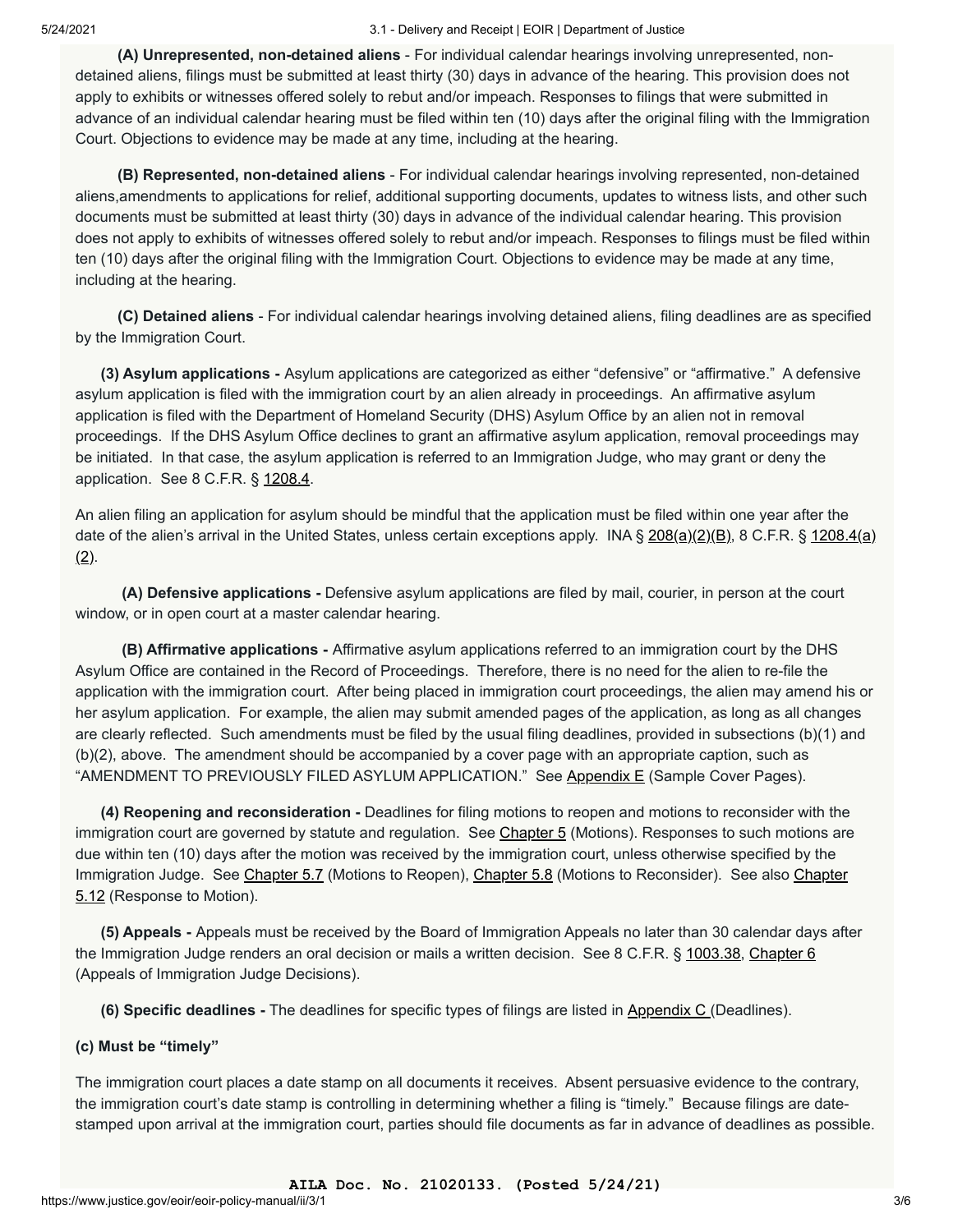5/24/2021 3.1 - Delivery and Receipt | EOIR | Department of Justice

 **(1) Construction of "day" -** All filing deadlines are calculated in calendar days. Thus, unless otherwise indicated, all references to "days" in this Part refer to calendar days rather than business days.

 **(2) Computation of time -** Parties should use the following guidelines to calculate deadlines.

 **(A) Deadlines on specific dates -** A filing may be due by a specific date. For example, an Immigration Judge may require a party to file a brief by June 21, 2008. If such a deadline falls on a Saturday, Sunday, or legal holiday, the deadline is construed to fall on the next business day.

 **(B) Deadlines prior to hearings -** A filing may be due a specific period of time *prior to* a hearing. For example, if a filing is due 15 days prior to a hearing, the day of the hearing counts as "day 0" and the day before the hearing counts as "day 1." Because deadlines are calculated using calendar days, Saturdays, Sundays, and legal holidays are counted. If, however, such a deadline falls on a Saturday, Sunday, or legal holiday, the deadline is construed to fall on the next business day.

 **(C) Deadlines following hearings -** A filing may be due within a specific period of time *following* a hearing. For example, if a filing is due 15 days after a master calendar hearing, the day of the hearing counts as "day 0" and the day following the hearing counts as "day 1." Because deadlines are calculated using calendar days, Saturdays, Sundays, and legal holidays are counted. If, however, such a deadline falls on a Saturday, Sunday, or legal holiday, the deadline is construed to fall on the next business day.

 **(D) Deadlines following Immigration Judges' decisions -** Pursuant to statute or regulation, a filing may be due within a specific period of time following an Immigration Judge's decision. For example, appeals, motions to reopen, and motions to reconsider must be filed within such deadlines. See 8 C.F.R. §§ [1003.38\(b\),](https://www.ecfr.gov/cgi-bin/retrieveECFR?gp=&SID=acc63c1243f389a1c5813aeb713e1950&mc=true&n=pt8.1.1003&r=PART&ty=HTML#se8.1.1003_138) [1003.23](https://www.ecfr.gov/cgi-bin/retrieveECFR?gp=&SID=acc63c1243f389a1c5813aeb713e1950&mc=true&n=pt8.1.1003&r=PART&ty=HTML#se8.1.1003_123). In such cases, the day the Immigration Judge renders an oral decision or mails a written decision counts as "day 0." The following day counts as "day 1." Statutory and regulatory deadlines are calculated using calendar days. Therefore, Saturdays, Sundays, and legal holidays are counted. If, however, a statutory or regulatory deadline falls on a Saturday, Sunday, or legal holiday, the deadline is construed to fall on the next business day.

 **(E) Deadlines for responses -** A response to a filing may be due within a specific period of time following the original filing. For example, if a response to a motion is due within 10 days after the motion was filed with the immigration court, the day the original filing is received by the immigration court counts as "day 0." The following day counts as "day 1." Because deadlines are calculated using calendar days, Saturdays, Sundays, and legal holidays are counted. If, however, such a deadline falls on a Saturday, Sunday, or legal holiday, the deadline is construed to fall on the next business day.

 **(3) Delays in delivery -** Postal or delivery delays do not affect existing deadlines. Parties should anticipate all postal or delivery delays, whether a filing is made by first class mail, priority mail, or overnight or guaranteed delivery service. The immigration court does not excuse untimeliness due to postal or delivery delays, except in rare circumstances. See Chapter  $3.1(a)(3)$  (Receipt Rule), above.

 **(4) Motions for extensions of filing deadlines -** Immigration Judges have the authority to grant motions for extensions of filing deadlines that are not set by regulation. A deadline is only extended upon the *granting* of a motion for an extension. Therefore, the mere filing of a motion for an extension does not excuse a party's failure to meet a deadline. Unopposed motions for extensions are not automatically granted.

 **(A) Policy -** Motions for extensions are not favored. In general, conscientious parties should be able to meet filing deadlines. In addition, every party has an ethical obligation to avoid delay.

 **(B) Deadline -** A motion for an extension should be filed as early as possible, and must be received by the original filing deadline.

 **(C) Contents -** A motion for an extension should be filed with a cover page labeled "MOTION FOR [EXTENSION" and comply with the requirements for filing. See C](https://www.justice.gov/eoir/eoir-policy-manual/VIIII/e)[hapter 3](https://www.justice.gov/eoir/eoir-policy-manual/3) [\(Filing with the Immigration Court\), Appendix](https://www.justice.gov/eoir/eoir-policy-manual/VIIII/e)  $E$  (Sample Cover Pages). A motion for an extension should clearly state:

• when the filing is due

**AILA Doc. No. 21020133. (Posted 5/24/21)**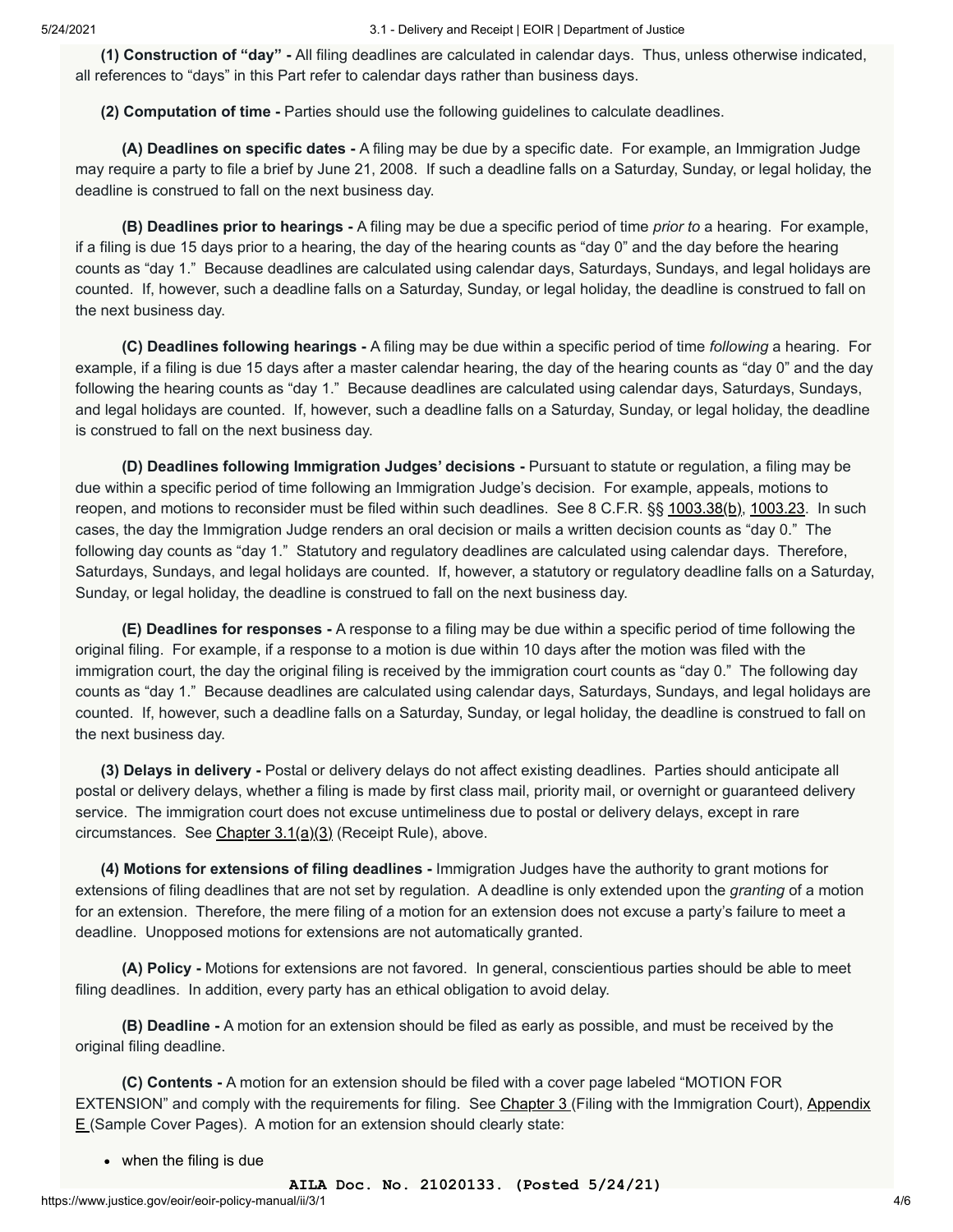- $\bullet$  the reason(s) for requesting an extension
- that the party has exercised due diligence to meet the current filing deadline
- that the party will meet a revised deadline
- if the parties have communicated, whether the other party consents to the extension
- a proposed revised deadline

## **(5) Motions for master calendar hearing**

If a party believes that a master calendar hearing is necessary where a hearing has been vacated or none has been scheduled, the party must make a written motion for master calendar hearing. The motion should be filed with a cover page labeled "MOTION FOR MASTER CALENDAR HEARING" and comply with the requirements for filing. See Chapter 3 (Filing with the Immigration Court), Appendix F (Sample Cover Page). The motion should also clearly state:

- $\bullet$  the date of the last master calendar hearing (if any)
- the reason(s) for requesting a master calendar hearing
- the best language for the respondent
- proposed dates and times (morning or afternoon) for the new hearing.

Examples of circumstances that may warrant a master calendar hearing include cases in which the respondent is an unaccompanied alien child or exhibits indicia of mental incompetency.

# **(d) Defective Filings**

Filings may be deemed defective due to improper filing, untimely filing, or both.

 **(1) Improper filings -** If an application, motion, brief, exhibit, or other submission is not properly filed, it is rejected by the immigration court with an explanation for the rejection. Parties are expected to exercise due diligence. Parties wishing to correct the defect and refile after a rejection must do so promptly. See [Chapters 3.1\(b\)](https://www.justice.gov/eoir/eoir-policy-manual/ii/3/1) (Timing of Submissions), [3.1\(c\)](https://www.justice.gov/eoir/eoir-policy-manual/ii/3/1) (Must be "Timely"), both above. See also subsection (2), below. The term "rejected" means that the filing is returned to the filing party because it is defective and therefore will not be considered by the Immigration Judge. It is not an adjudication of the filing or a decision regarding its content. Examples of improper submissions include:

- if a fee is required, failure to submit a fee receipt or fee waiver request
- failure to include a proof of service upon the opposing party
- failure to comply with the language, signature, and format requirements
- illegibility of the filing

If a document is improperly filed but not rejected, the Immigration Judge retains the authority to take appropriate action.

 **(2) Untimely filings -** The untimely submission of a filing may have serious consequences. The Immigration Judge retains the authority to determine how to treat an untimely filing. Accordingly, parties should be mindful of the requirements regarding timely filings. See [Chapters 3.1\(b\)](https://www.justice.gov/eoir/eoir-policy-manual/ii/3/1) (Timing of Submissions), [3.1\(c\)](https://www.justice.gov/eoir/eoir-policy-manual/ii/3/1) (Must be "Timely"), both above.

Untimely filings, if otherwise properly filed, are not rejected by Immigration Court staff. However, parties should note that the consequences of untimely filing are sometimes as follows:

- if an application for relief is untimely, the alien's interest in that relief is deemed waived or abandoned
- if a motion is untimely, it is denied
- if a brief or pre-trial statement is untimely, the issues in question are deemed waived or conceded
- if an exhibit is untimely, it is not entered into evidence or it is given less weight
- if a witness list is untimely, the witnesses on the list are barred from testifying
- if a response to a motion is untimely, the motion is deemed unopposed